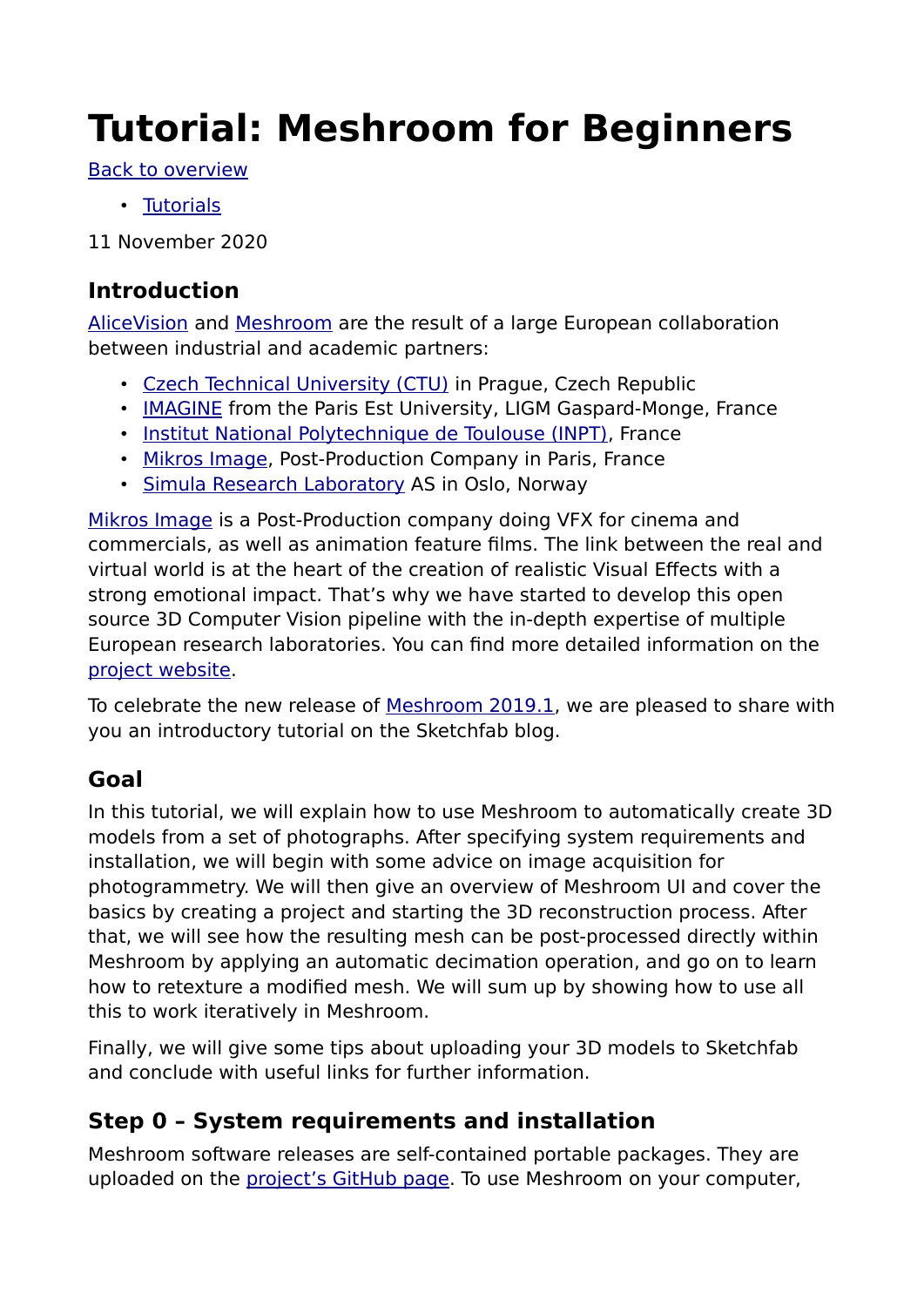simply download the proper release for your OS (Windows and Linux are supported), extract the archive and launch Meshroom executable.

Regarding hardware, an Nvidia GPU is required (with [Compute Capability](https://developer.nvidia.com/cuda-gpus) of at least 2.0) for the dense high quality mesh generation. 32GB of RAM is recommended for the meshing, but you can adjust parameters if you don't meet this requirement.

Meshroom is released in open source under the permissive [MPLv2 license](https://www.mozilla.org/en-US/MPL/2.0), see [Meshroom COPYING](https://github.com/alicevision/meshroom/blob/develop/COPYING.md) for more information.

## **Step 1 – Image acquisition**

The shooting quality is the most important and challenging part of the process. It has dramatic impacts on the quality of the final mesh.

The shooting is always a compromise to accomodate to the project's goals and constraints: scene size, material properties, quality of the textures, shooting time, amount of light, varying light or objects, camera device's quality and settings.



The main goal is to have sharp images without motion blur and without depth blur. So you should use tripods or fast shutter speed to avoid motion blur, reduce the aperture (high f-number) to have a large depth of field, and reduce the ISO to minimize the noise.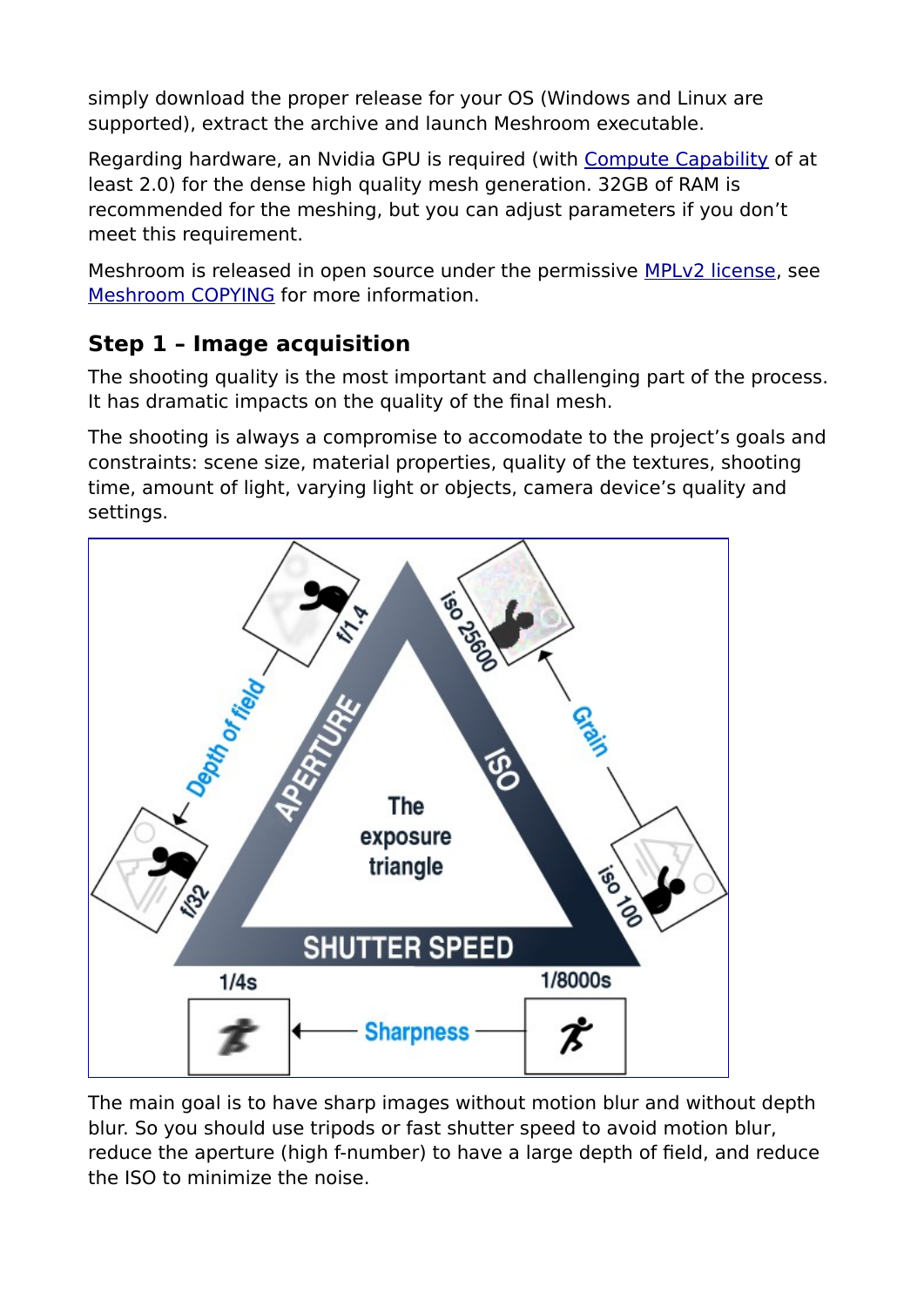## **Step 2 – Meshroom concept and UI overview**

Meshroom has been conceived to address two main use-cases:

- Easily obtain a 3D model from multiple images with minimal user action.
- Provide advanced users (eg: expert graphic artists, researchers) with a solution that can be modified to suit their creative and/or technical needs.

For this reason, Meshroom relies on a nodal system which exposes all the photogrammetry pipeline steps as nodes with parameters. The high-level interface above this allows anyone to use Meshroom without the need to modify anything.



Meshroom User Interface

## **Step 3 – Basic Workflow**

For this first step, we will only use the high-level UI. Let's save this new project on our disk using "File > Save As…".

All data computed by Meshroom will end up in a "MeshroomCache" folder next to this project file. Note that projects are portable: you can move the ".mg" file and its "MeshroomCache" folder afterwards. The cache location is indicated in the status bar, at the bottom of the window.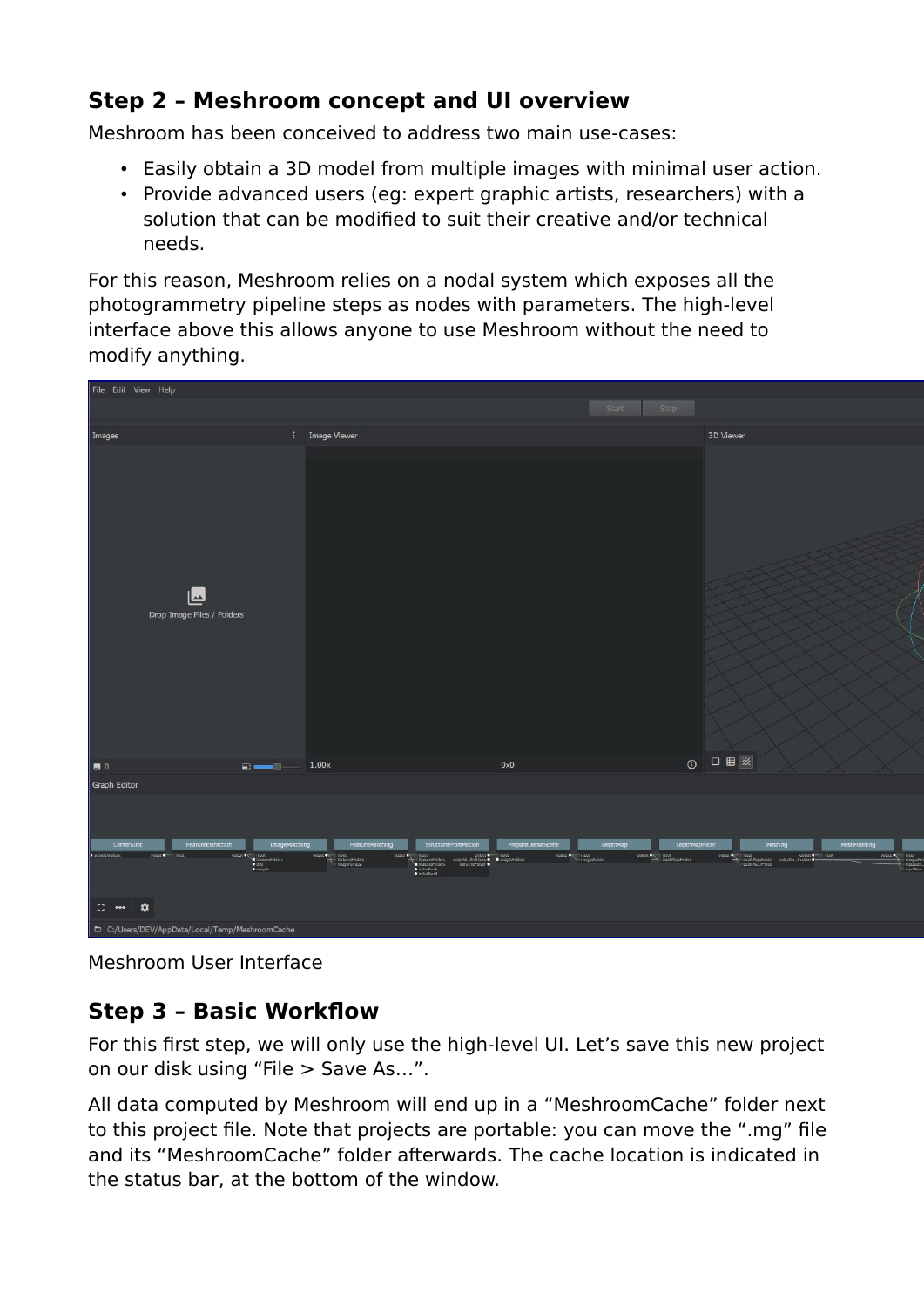Next, we import images into this project by simply dropping them in the "Images" area – on the left-hand side. Meshroom analyzes their metadata and sets up the scene.



Meshroom relies on a Camera Sensors Database to determine camera internal parameters and group them together. If your images are missing metadata and/or were taken with a device unknown to Meshroom, an explicit warning will be displayed explaining the issue. In all cases, the process will go on but results might be degraded.

Once this is done, we can press the "Start" button and wait for the computation to finish. The colored progress bar helps follow the progress of each step in the process:

- green: has been computed
- orange: is being computed
- blue: is submitted for computation
- red: is in error

## **Step 4 – Visualize and Export the results**

The generic photogrammetry pipeline can be seen as having two main steps:

- SfM: Structure-from-Motion (sparse reconstruction)
	- Infers the rigid scene structure (3D points) with the pose (position and orientation) and internal calibration of all cameras.
	- The result is a set of calibrated cameras with a sparse point cloud (in Alembic file format).
- MVS: MultiView-Stereo (dense reconstruction)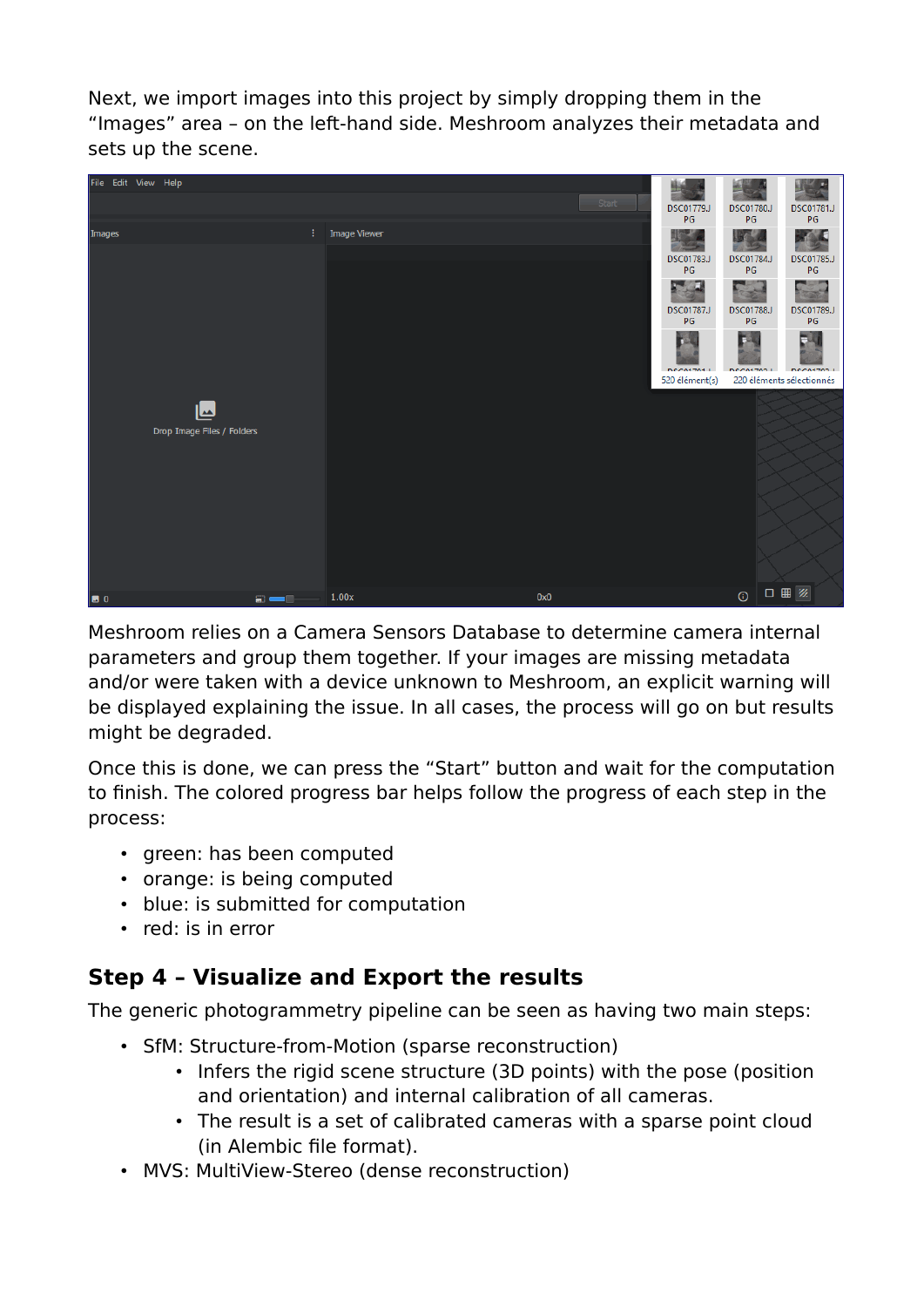- Uses the calibrated cameras from the Structure-from-Motion to generate a dense geometric surface.
- The final result is a textured mesh (in OBJ file format with the corresponding MTL and texture files).

As soon as the result of the "Structure-from-Motion" is available, it is automatically loaded by Meshroom. At this point, we can see which cameras have been successfully reconstructed in the "Images" panel (with a green camera icon) and visualize the 3D structure of the scene. We can also pick an image in the "Images" panel to see the corresponding camera in the 3D Viewer and vice-versa.



Image selection is synchronized between "Images" and "3D Viewer" panels.

3D Viewer interactions are mostly similar to Sketchfab's:

- **Click and Move** to rotate around view center
- **Double Click** on geometry (point cloud or mesh) to define view center • alternative: **Ctrl+Click**
- **Middle-Mouse Click** to pan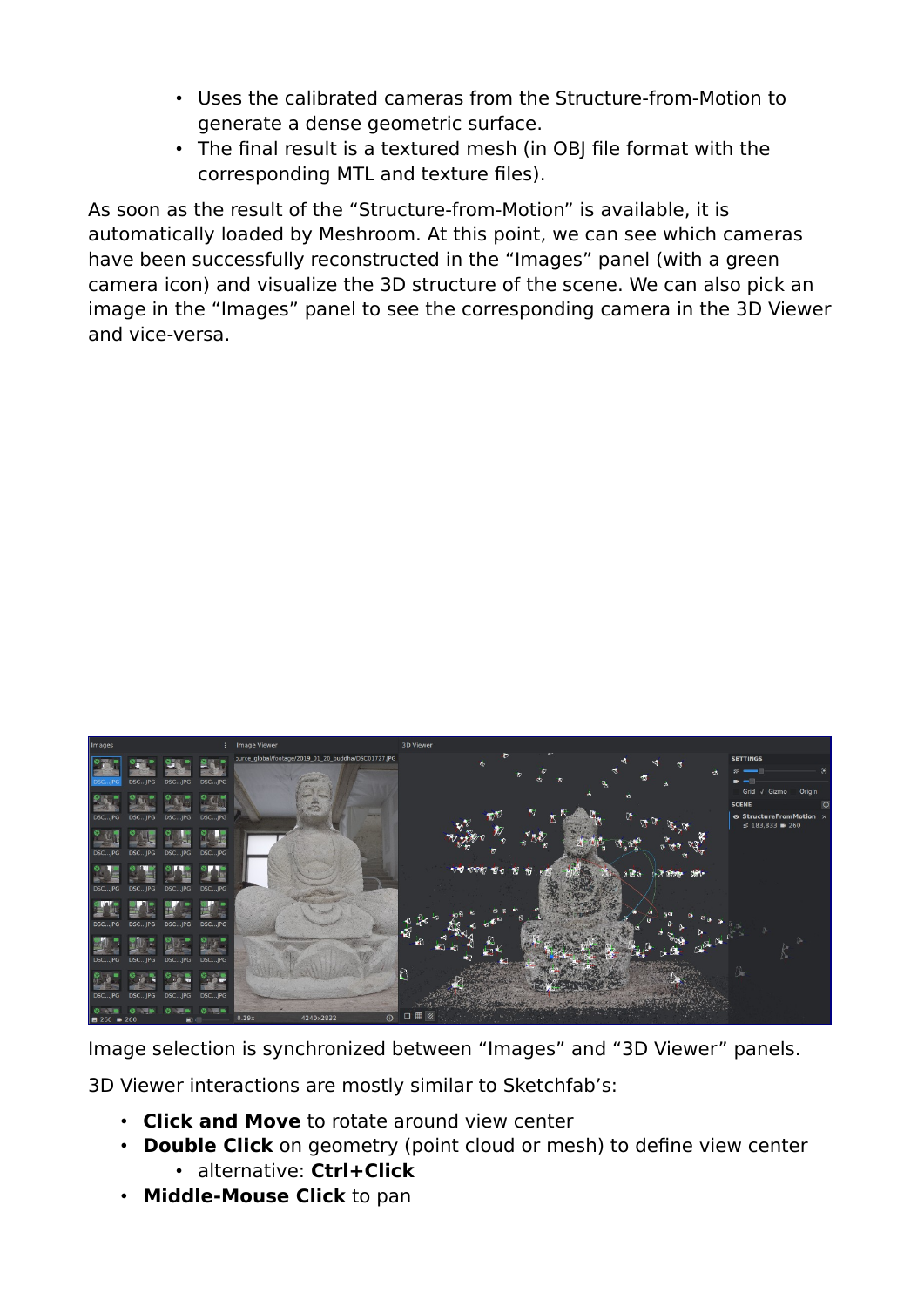- alternative: **Shift+Click**
- **Wheel Up/Down** to Zoom in/out
	- alternative: **Alt+Right-Click and Move Left/Right**

Once the whole pipeline has been computed, a "Load Model" button at the bottom of the 3D Viewer enables you to load and visualize the textured 3D mesh.



Visualize and access media files on disk from the 3D Viewer

There is no export step at the end of the process: the resulting files are already available on disk. You can right-click on a media and select "Open Containing Folder" to retrieve them. By doing so on "Texturing", we get access to the folder containing the OBJ and texture files.

#### **Step 5 – Post-processing: Mesh Simplification**

Let's now see how the nodal system can be used to add a new process to this default pipeline. The goal of this step will be to create a low-poly version of our model using automatic mesh decimation.

Let's move to the "Graph Editor" and right click in the empty space to open the node creation menu. From there, we select "MeshDecimate": this creates a new node in the graph. Now, we need to give it the high-poly mesh as input. Let's create a connection by clicking and dragging from MeshFiltering.output to MeshDecimate.input. We can now select the MeshDecimate node and adjust parameters to fit our needs, for example, by setting a maximum vertex count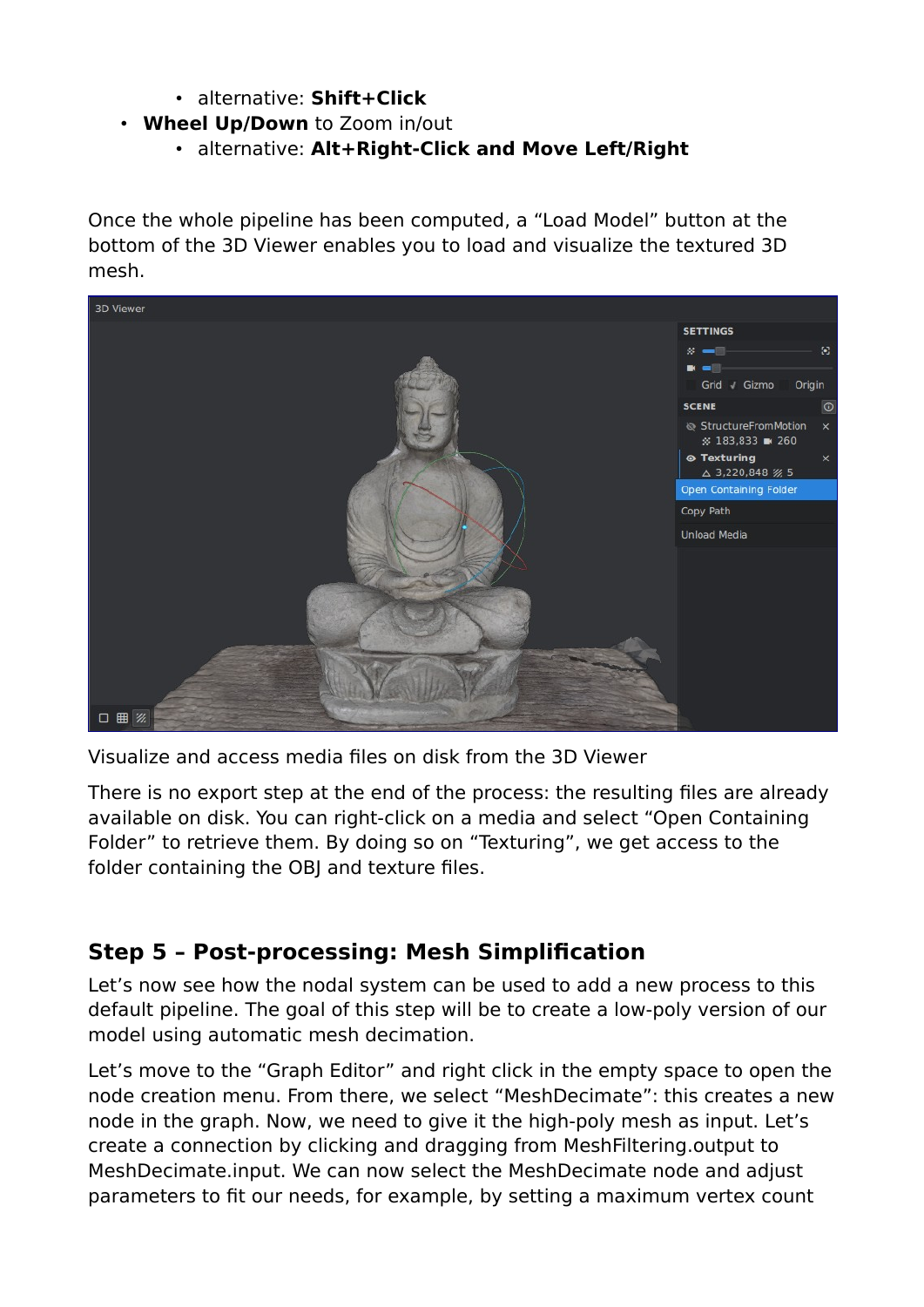to 100,000. To start the computation, either press the main "Start" button, or right-click on a specific node and select "Compute".



Create a MeshDecimate node, connect it, adjust parameters and start computation

By default, the graph will become read-only as soon as a computation is started in order to avoid any modification that would compromise the planned processes.

Each node that produces 3D media (point cloud or mesh) can be visualized in the 3D viewer by simply double-clicking on it. Let's do that once the MeshDecimate node has been computed.

- **Double-Click** on a node to visualize it in the 3D viewer. If the result is not yet computed, it will automatically be loaded once it's available.
- **Ctrl+Click** the visibility toggle of a media to display only this media alternative from Graph Editor: **Ctrl+DoubleClick** on a node

•

# **Step 6 – Retexturing after Retopology**

Making a variation of the original, high-poly mesh is only the first step to creating a tailored 3D model. Now, let's see how we can re-texture this geometry.

Let's head back to the Graph Editor and do the following operations:

- **Right Click** on the Texturing node > **Duplicate**
- **Right Click** on the connection MeshFiltering.output ⇒ Texturing2.inputMesh > **Remove**
- Create a connection from MeshDecimate.output to Texturing2.inputMesh

By doing so, we set up a texturing process that will use the result of the decimation as input geometry. We can now adjust the Texturing parameters if needed, and start the computation.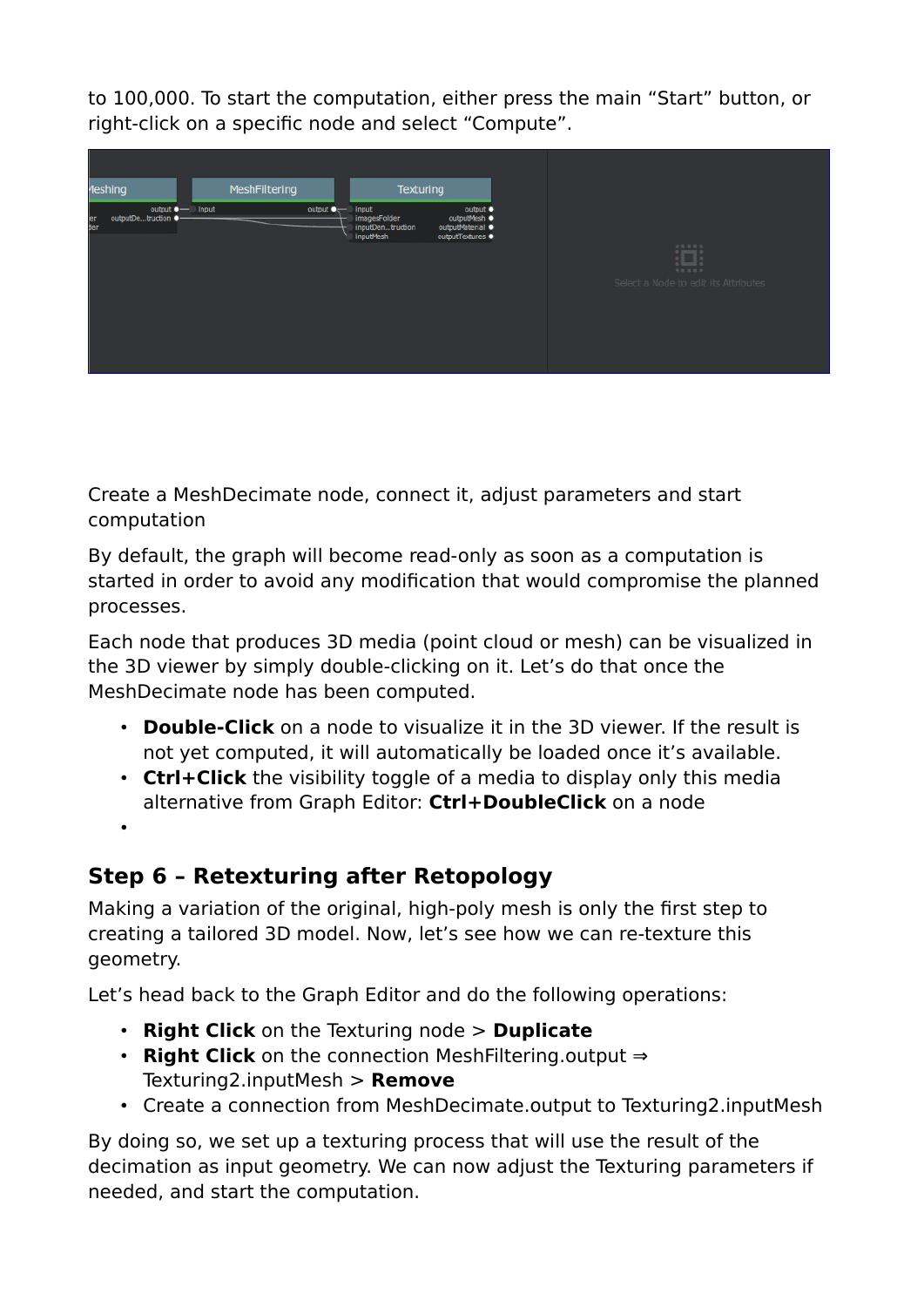| Texturing                                                            |                                                                   |                  |  |                                                              |
|----------------------------------------------------------------------|-------------------------------------------------------------------|------------------|--|--------------------------------------------------------------|
| <b>input</b><br>imagesFolder<br>inputDentruction<br><b>InputMesh</b> | output ·<br>output lesh ·<br>outputMaterial ·<br>outputTextures . |                  |  |                                                              |
| input                                                                | MeshDecimate                                                      | output $\bullet$ |  | $\dddot{a}$<br>55552<br>Select a Node to edit its Attributes |
|                                                                      |                                                                   |                  |  |                                                              |

Retexture the decimated mesh using a second Texturing node**External retopology and custom UVs**

This setup can also be used to reproject textures on a mesh that has been modified outside Meshroom (e.g: retopology / unwrap). The only constraint is to stay in the same 3D space as the original reconstruction and therefore **not** change the scale or orientation.

Then, instead of connecting it to MeshDecimate.output, we would directly write the filepath of our mesh in Texturing2.inputMesh parameter from the node Attribute Editor. If this mesh already has UV coordinates, they will be used. Otherwise it will generate new UVs based on the chosen "Unwrap Method".



Texturing also accepts path to external meshes

## **Step 7 – Draft Meshing from SfM**

The MVS consists of creating depth maps for each camera, merging them together and using this huge amount of information to create a surface. The generation of those depth maps is, at the moment, the most computation intensive part of the pipeline and requires a CUDA enabled GPU. We will now explain how to generate a quick and rough mesh directly from the SfM output,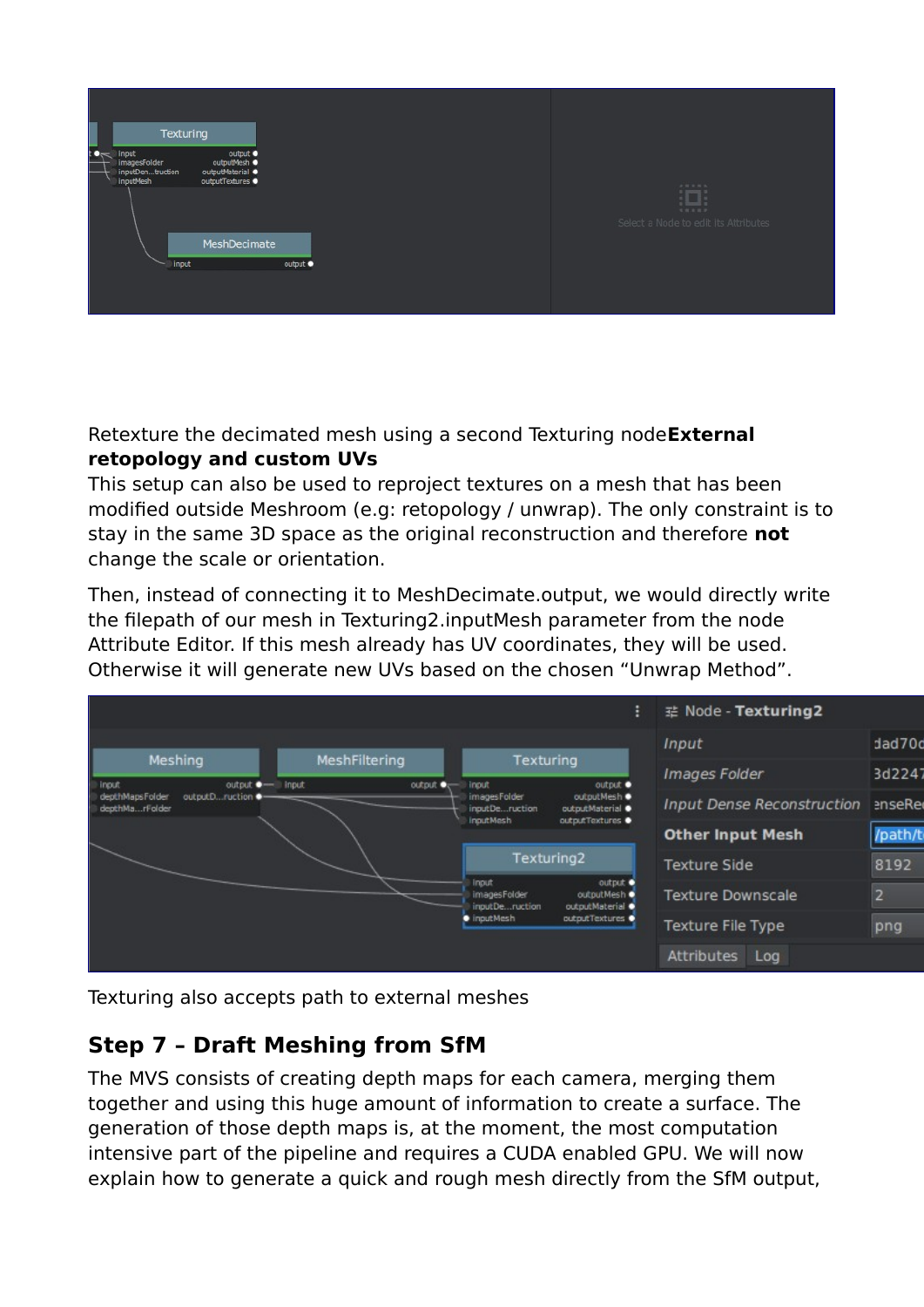in order to get a fast preview of the 3D model. To do that we will use the nodal system once again.

Let's go back to the default pipeline and do the following operations:

- **Right Click** on DepthMap > **Duplicate Nodes from Here** ( "**>>**" icon) to create a branch in the graph and keep the previous result available. • alternative: **Alt + Click** on the node
- Select and remove (**Right Click** > **Remove Node** or **Del**) DepthMap and DepthMapFilter
- Connect PrepareDenseScene.input ⇒ Meshing.input
- Connect PrepareDenseScene.output ⇒ Texturing.inputImages



Draft Meshing from StructureFromMotion setup

With this shortcut, the Meshing directly uses the 3D points from the SfM, which bypass the computationally intensive steps and dramatically speed up the computation of the end of the pipeline. This also provides a solution to get a draft mesh without an Nvidia GPU.

The downside is that this technique will only work on highly textured datasets that can produce enough points in the sparse point cloud. In all cases, it won't reach the level of quality and precision of the default pipeline, but it can be very useful to produce a preview during the acquisition or to get the 3D measurements before photo-modeling.

Step 8 – Working Iteratively

We will now sum up by explaining how what we have learnt so far can be used to work iteratively and get the best results out of your datasets.

## **1. Computing and analyzing Structure-from-Motion first**

This is the best way to check if the reconstruction is likely to be successful before starting the rest of the process (**Right click** > **Compute** on the StructureFromMotion node). The number of reconstructed cameras and the aspect/density of the sparse point cloud are good indicators for that. Several strategies can help improve results at this early stage of the pipeline:

- Extract more key points from input images by setting "Describer Preset" to "high" on FeatureExtraction node (or even "ultra" for small datasets).
- Extract multiple types of key points by checking "akaze" in "Describer Type" on FeatureExtraction, FeatureMatching and StructureFromMotion nodes.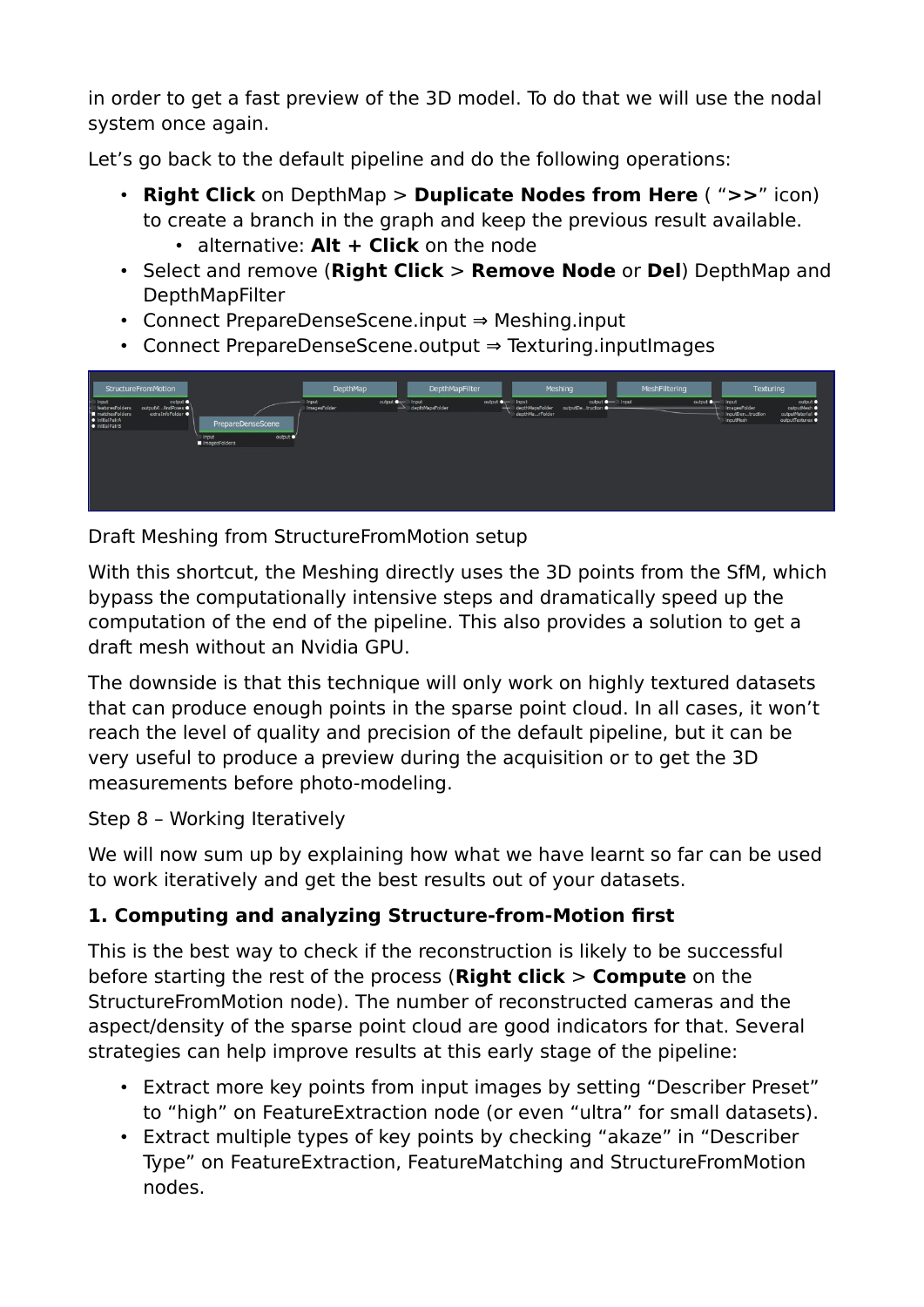#### **2. Using draft meshing from SfM to adjust parameters**

Meshing the SfM output can also help to configure the parameters of the standard meshing process, by providing a fast preview of the dense reconstruction. Let's look at this example:



With the default parameters, we can preview from **Meshing2** that the reconstructed area includes some parts of the environment that we don't really want. By increasing the "Min Observations Angle For SfM Space Estimation" parameter, we are excluding points that are not supported by a strong angle constraint (**Meshing3**). This results in a narrower area without background elements at the end of the process (**Meshing4** vs default **Meshing**).

3. Experiment with parameters, create variants and compare results

One of the main advantages of the nodal system is the ability to create variations in the pipeline and compare them. Instead of changing a parameter on a node that has already been computed and invalidate it, we can duplicate it (or the whole branch), work on this copy and compare the variations to keep the best version.

In addition to what we have already covered in this tutorial, the most useful parameters to drive precision and performance for each step are detailed on the [Meshroom Wiki](https://github.com/alicevision/meshroom/wiki).

## **Step 9 – Upload results on Sketchfab**

Meshroom does not yet provide an export tool to Sketchfab, but results are all in standard file formats and can easily be uploaded using the Sketchfab web interface. Our workflow mainly consists of these steps:

- Decimate the mesh within Meshroom to reduce the number of polygons
- Clean up this mesh in an external software, if required (to remove background elements for example)
- Retexture the cleaned up mesh
- Upload model and textures to Sketchfab